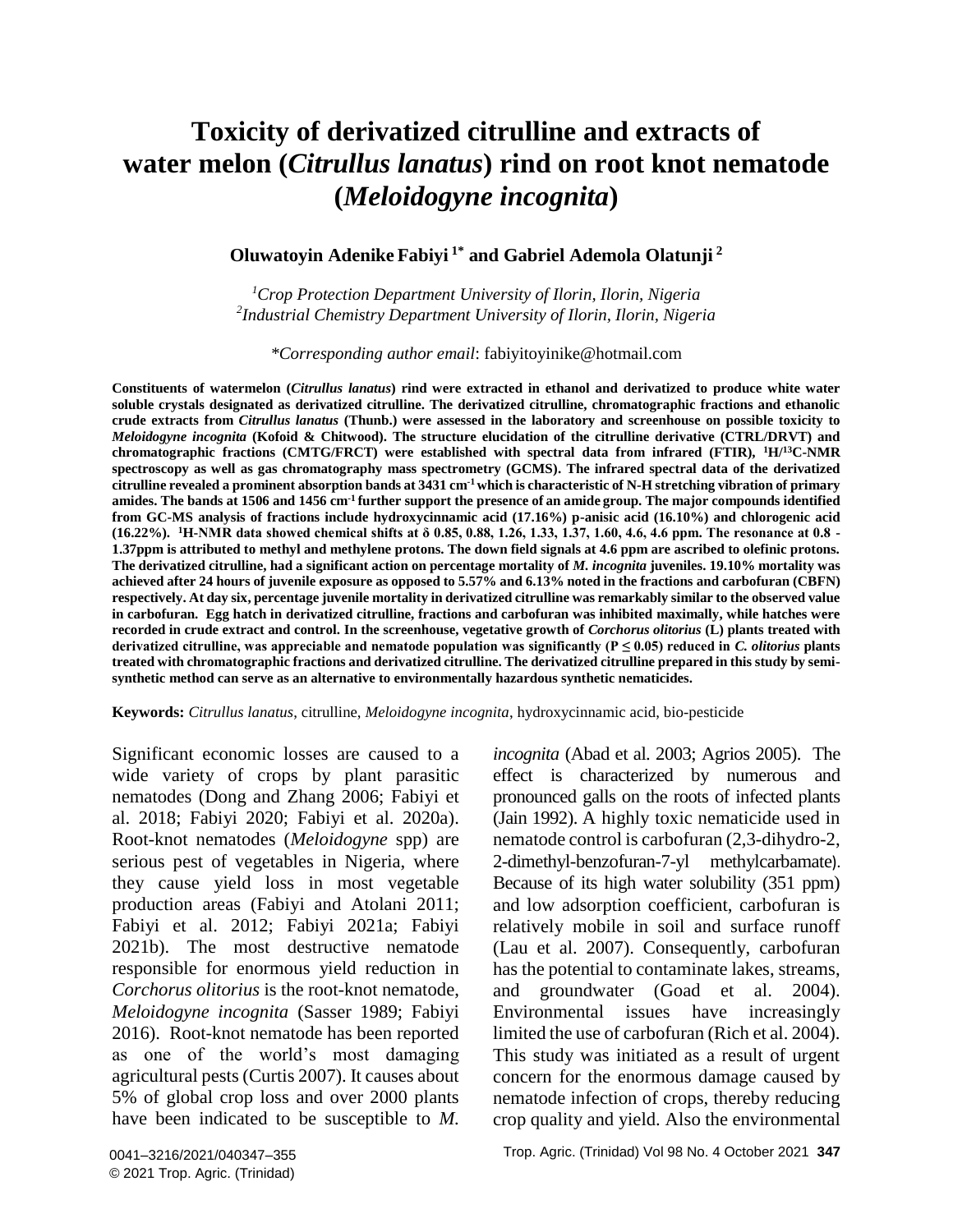hazards consequent upon extensive and indiscriminate use of synthetic nematicides justify the search for alternative nematicidal compounds (Atolani et al. 2014a). The effect of derivatized citrulline extract from watermelon (*Citrullus lanatus*) rind was investigated on *M. incognita in vitro* and on *C. olitorius* infected with *M. incognita* in the screenhouse, to establish its potential as substitute for carbofuran. Watermelon a tropical fruit of the family cucurbitaceae grown in Asia and Africa is a popular fruit among Nigerians (Koocheki 2007). It is delicious, and a great source of much-needed water and electrolytes (Umesh Rudrappa 2009). It is an excellent source of vitamin A, which is a powerful natural anti-oxidant. 100 g fresh fruit provides 569 mg or 19% of daily required levels of this vitamin. It is also rich in antioxidants like lycopene, [beta-carotene,](http://www.nutrition-and-you.com/beta-carotene.html) lutein, zeaxanthin and cryptoxanthin (Melo et al. 2006; Umesh Rudrappa 2009). The lycopene content is superior to raw red tomatoes (Bauer 2002; Umesh Rudrappa 2009). The rind is eaten as a vegetable in some South American countries and also utilized in the production of pectin (Leong and Shui 2002; Umesh Rudrappa 2009), but the rind is usually a solid underutilized waste in Nigeria (Ahmed 1996; Lewinsohn et al. 2005).

# **Materials and methods**

## *Extraction and synthesis*

Watermelon, bought from Ilorin metropolis (Nigeria), was peeled and the rind (2 kg) was macerated with a mortar and pestle and extracted with 95% ethanol for 3 days. The extract was decanted and allowed to stand for 2 hours. The supernatant was decanted and 2 g of methylamine hydrochloride was added to one half of the extract solution. The reaction mixture was refluxed (using a reflux condenser over water bath) for 1 hour; and allowed to cool to room temperature ( $25 \pm 2$  °C). Sodium nitrite (1 g) was added to the solution with continuous stirring. The reaction mixture was cooled in an ice/salt bath. This cold reaction mixture was added slowly with stirring into an ice-cold solution of 10 mL concentrated H2SO<sup>4</sup> and 10 g ice. A whitish network of crystals was obtained and filtered by suction. The crystalline product was collected and dried inside a Petri dish. The product was insoluble in organic solvents, but readily soluble in water and stable to aerial oxidation. A second part of the ethanol extract was concentrated on rotary evaporator under vacuum and a portion of the crude concentrated extract was fractionated over silica gel (70 – 230 mesh grade). The elution was carried out with n-hexane; polarity of eluting solvent was later increased to hexane/dichloromethane 2:1 and finally dichloromethane alone. Eleven fractions were collected and were later pooled together on the basis of thin layer chromatography results (TLC) (pre-coated silica gel plates-DC-Alufolien 60 F<sup>254</sup> Merck Darmstadt Germany). Coloured spots were detected by spraying with vanillin reagent. This afforded three major fractions, and the fractions which were soluble in water was selected for nematicidal test.

### *In vitro nematicidal assay*

Pure culture of *M. incognita* eggs was extracted from roots of 55 day old *Celosia argentea*, using the sodium hypochlorite (NaOCl) method of Hussey and Barker (1973). The number of eggs per volume was estimated by taking 1 mL aliquots of egg solution three times and counting under a stereo microscope using Doncaster's (1962) counting dishes. Aliquots of 250/mL eggs were transferred separately into Petri dishes at 5 ml each. The experiment consisted of four treatments, derivatized citrulline (CTRL/DRVT), carbofuran (CBFN), chromatographic fractions from ethanol extract (CMTG/FRCT) and the pure crude ethanol extract of water melon rind (EtOH/CRD) at four levels with three replicates. The experimental design was a complete randomised design with a total of 48 Petri dishes. Each treatment was dissolved in 200 mL water at 30, 50 and 80 mg. The Petri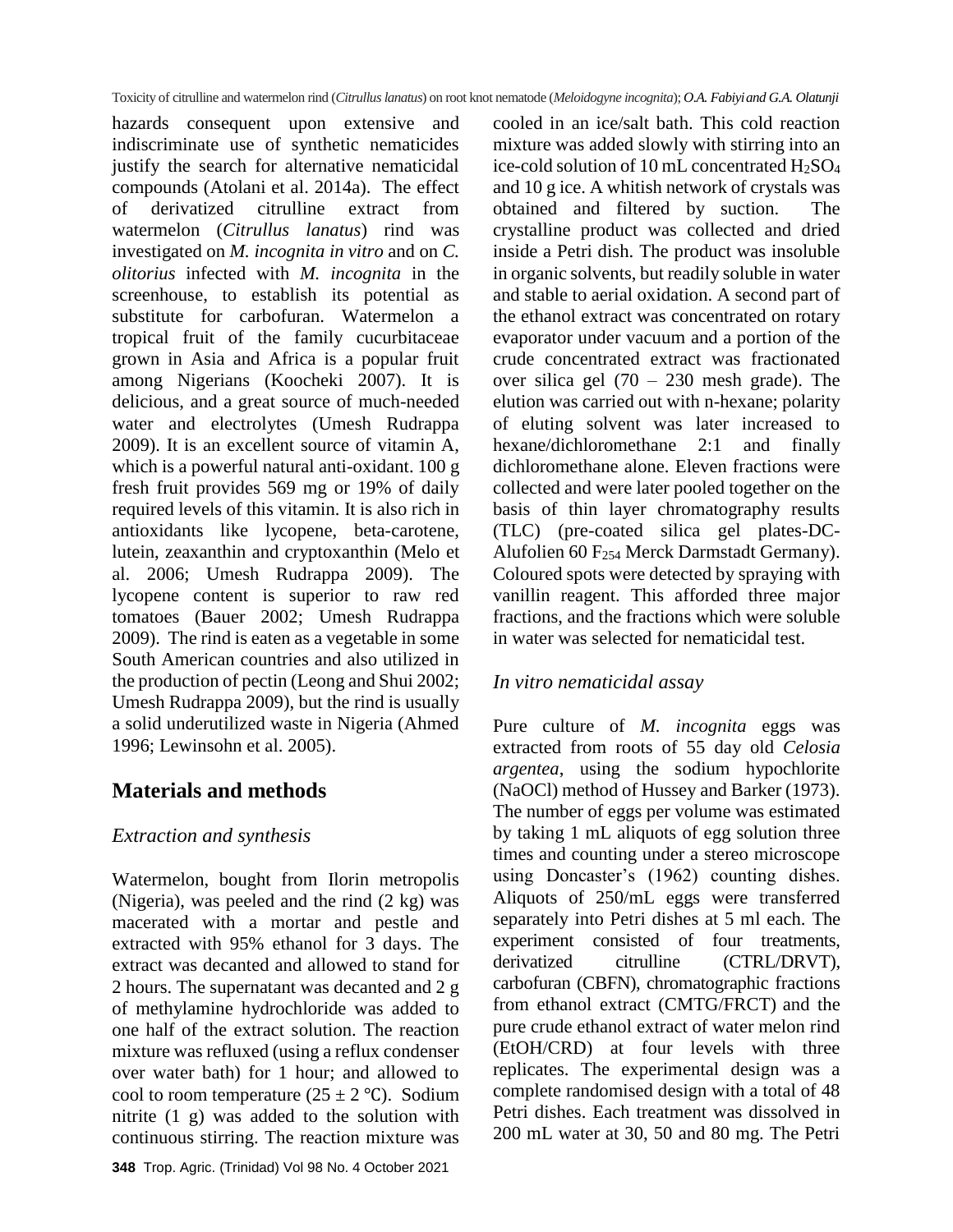dishes with ordinary water and juvenile or eggs served as control (0 concentrations). Counting was done at 24 hours' interval under the stereo microscope for juvenile mortality up to a period of six days, while egg hatch was observed for 5 days. The juveniles which did not respond to the touch of the picking brush were considered dead. The toxicity of the substances used was assessed as a percentage of the hatched eggs and dead juveniles (Abbasi et al. 2008; Fabiyi et al. 2020b).

#### *Screenhouse trial*

Sandy loam topsoil was collected and heat sterilised at 60 ℃ for 1 hour and was allowed to rest for 1 month to stabilise; 48 perforated 15 L plastic pots were each filled with 8 kg of the soil. *Corchorus olitorius* seedlings, 2 weeks old, were transplanted from the nursery into the experimental pots. Two days after transplanting, approximately 1,000 eggs of *M. incognita* in 25 mL solution extracted from *C. argentea* were inoculated in a small hole close to the base of each seedling (Fabiyi 2019). Treatments were dissolved in 200 mL water at 30, 50 and 80 mg and applied in banded form at the base of each plant. Data were collected on plant height, number of leaves and branches, nematode population in 250 g soil sample and nematode population in 20 g root sample.

### *Statistical analysis*

Data collected were subjected to analysis of variance and where necessary, means were separated using Duncan's multiple range test at 5 % level of probability.

#### *Spectroscopic analysis*

Infra-red spectra were recorded on 8400 Fourier Transform Infrared (FTIR). The GC-MS analysis was done on Agilent 7890A GC-MS equipped with a quadrupole mass spectra detector and an auto-sampler with the following settings; injector, 200 ℃; interfaced temperature, 250 ℃; solvent cut time, 2.50 min; relative detector mode, ACQ mode; scan; start time and end time; 3 minutes and-56 minutes; event time, 0.50 seconds; scan speed, 1428 units. The characteristic mass fragmentation patterns of the fractions were compared with the patterns recorded in NIST library search for MS fragments. Nuclear magnetic resonance  $(^1H\text{-}NMR$  and  $^{13}C\text{-}NMR)$ were determined using JEOL 400MHz. The chemical shifts were recorded in ppm relative to TMS, while the coupling constants are in Hz.

## **Results**

Identification of the constituents of derivatized citrulline and chromatographic fractions were based on combination of data obtained from ultraviolet-visible, infrared,  ${}^{1}H/{}^{13}C$ -NMR spectroscopy as well as gas chromatography mass spectrometry. Infrared data *ν*<sub>max</sub> 3674 (O-H), 3431 (N-H), 3417 (N-H), 2941, 2869 (CH), 1657 (C=C), 1680 (C=O), 1506 (C-N), 1456 (CH<sub>2</sub>), 1441 (CH<sub>2</sub>), 1388 (CH<sub>3</sub>), 1054, 991 cm-<sup>1</sup>. From Table 1, the GC-MS analysis of fractions reveals the presence of 4 hydroxybenzoic acid (13.12%), vanilic acid (6.18%), chlorogenic acid (16.22%), coumaric acid (8.14%), p-anisic acid (16.10%), hydroxycinnamic acid (17.16%), erucic acid (6.00%), vaccenic acid (9.01%) and cinnamic acid (8.07%). From the <sup>1</sup>H-NMR (400MH<sub>z</sub> CDCl3), resonance at 0.8-1.37ppm is attributed to methyl, and methylene protons. Down field signals at 4.6ppm can be ascribed to olefinic protons. A doublet observed for the proton of an amide group was seen at 4.8ppm.  ${}^{13}C$ -NMR reveals a carboxyl carbon at 178.2ppm and a quaternary carbon atom was indicated at 45.5ppm. This result supports the fact that constituent of the water melon rind had been derivatized to account for the new functional groups.

The toxicity of citrulline derivative and the chromatographic fractions from *C. lanatus* extract on juveniles of *M. incognita* is depicted in Table 2. Derivatized citrulline exhibited higher toxicity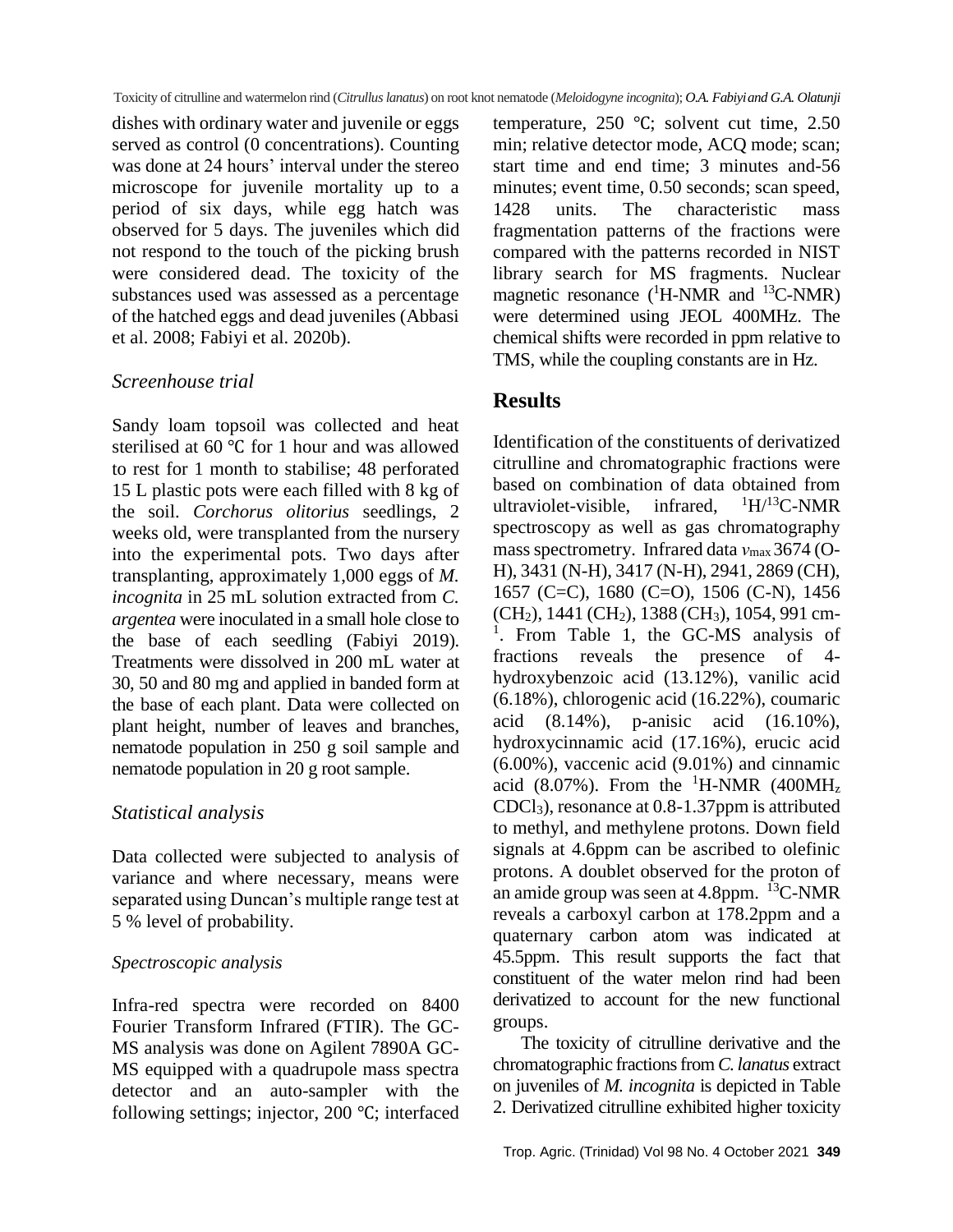on *M. incognita* juveniles than the fractions and the water melon ethanol extract. After 24h of juvenile exposure to treatment, 19.10 % mortality was observed as opposed to 5.57 % and 6.13 % observed in the fractions and carbofuran respectively. Percentage juvenile mortality was significantly ( $P \leq 0.05$ ) higher in citrulline derivative than in other treatments. Mortality was however almost not observed in the control. The highest (80 mg) concentration of treatments was significantly more toxic than all the other concentrations. From Table 3, egg hatching capacity of *M. incognita* was significantly ( $P \leq$ 0.05) affected by the treatments. Hatching was inhibited in all treatments but EtOH/CRD and control experiment recorded some hatchings.

The comparative heights of treated and untreated plants are shown in Table 4. Significant ( $P \leq 0.05$ ) variation was observed in plant height. Plants treated with watermelon citrulline derivative at the highest concentration produced the tallest plant from the  $4<sup>th</sup>$  week after planting to the  $14<sup>th</sup>$  week after planting, this was however not significantly  $(P > 0.05)$  different from carbofuran treated plants. Number of leaves and number of branches were more in plants administered with citrulline derivative and fractions, while fewer leaves and branches

were observed in untreated control plants and plants treated with the lowest concentration (Table 5 and 6). Nematode populations in 250 g soil sample and 20 g root were very low in citrulline derivative and carbofuran treated plants, this was however followed by plants treated with fractions. The number of galls induced by *M. incognita* on *C. olitorius* plants was more in control plants giving an index of 5.00 while the index was as low as 0.45 in plants treated with fractions and 0.00 in citrulline derivative treated plants (Table 7).

Table 1: GC/MS analysis of fractions

|                | GC peak Compound | Rt    | Peak area |
|----------------|------------------|-------|-----------|
| number         |                  | (min) | (% )      |
| 1              | Cinnamic acid    | 2.36  | 8.07      |
| $\overline{2}$ | Vanilic acid     | 3.28  | 6.18      |
| 3              | Coumaric acid    | 3.55  | 8.14      |
|                | 4-hydroxybenzoic | 4.10  | 13.12     |
|                | acid             |       |           |
| 5              | Vacenic acid     | 4.48  | 9.01      |
| 6              | Chlorogenic acid | 5.21  | 16.22     |
|                | Erucic acid      | 5.51  | 6.00      |
| 8              | Hydroxycinnamic  | 6.37  | 17.16     |
|                | acid             |       |           |
| 9              | p-anisic acid    | 6.56  | 16.10     |

Table 2: The effect of different concentrations of chromatographic isolates, citrulline and crude extracts of watermelon rind and carbofuran on percentage mortality of *Meloidogyne incognita*  juveniles

| <b>Treatments</b> | Day1               | Day <sub>2</sub>   | Day3               | Day4               | Day <sub>5</sub>   | Day6               |
|-------------------|--------------------|--------------------|--------------------|--------------------|--------------------|--------------------|
| <b>CTRL/DRVT</b>  | $19.10^a$          | $27.22^a$          | $40.12^a$          | $60.15^a$          | $71.00^a$          | $89.00^a$          |
| <b>CMTG/FRCT</b>  | 5.57 <sup>b</sup>  | $10.78^{b}$        | 21.02 <sup>b</sup> | 30.09 <sup>b</sup> | $45.28^{b}$        | 70.00 <sup>b</sup> |
| EtOH/CRD          | 0.00 <sup>c</sup>  | 0.00 <sup>c</sup>  | 0.00 <sup>d</sup>  | 0.00 <sup>d</sup>  | 6.20 <sup>d</sup>  | 14.47 <sup>b</sup> |
| <b>CBFN</b>       | $6.13^{b}$         | 11.24 <sup>b</sup> | $20.46^b$          | $30.31^{b}$        | 40.09 <sup>c</sup> | $88.65^{\rm a}$    |
| Level/ $Mg$       |                    |                    |                    |                    |                    |                    |
| $\overline{0}$    | 0.00 <sup>d</sup>  | 0.00 <sup>d</sup>  | 0.00 <sup>d</sup>  | $0.00^d$           | 0.00 <sup>d</sup>  | $0.43^d$           |
| 30                | 4.18 <sup>c</sup>  | 7.17 <sup>c</sup>  | 11.39 <sup>c</sup> | $19.13^c$          | $28.16^c$          | 54.09 <sup>c</sup> |
| 50                | $10.25^{\rm b}$    | 14.72 <sup>b</sup> | $22.04^b$          | $30.78^{b}$        | 39.04 <sup>b</sup> | 65.27 <sup>b</sup> |
| 80                | 15.67 <sup>a</sup> | $22.56^a$          | 30.21 <sup>a</sup> | 41.19 <sup>a</sup> | $50.10^a$          | 76.12 <sup>a</sup> |

Means in a segment of a given column followed by the same letter are not significantly different at  $P > 0.05$  using the new Duncan's multiple range test. Key: CTRL/DRVT=citrulline derivative; CMTG/FRCT= chromatographic fractions; EtOH/CRD; ethanol crude extract; CBFN= carbofuran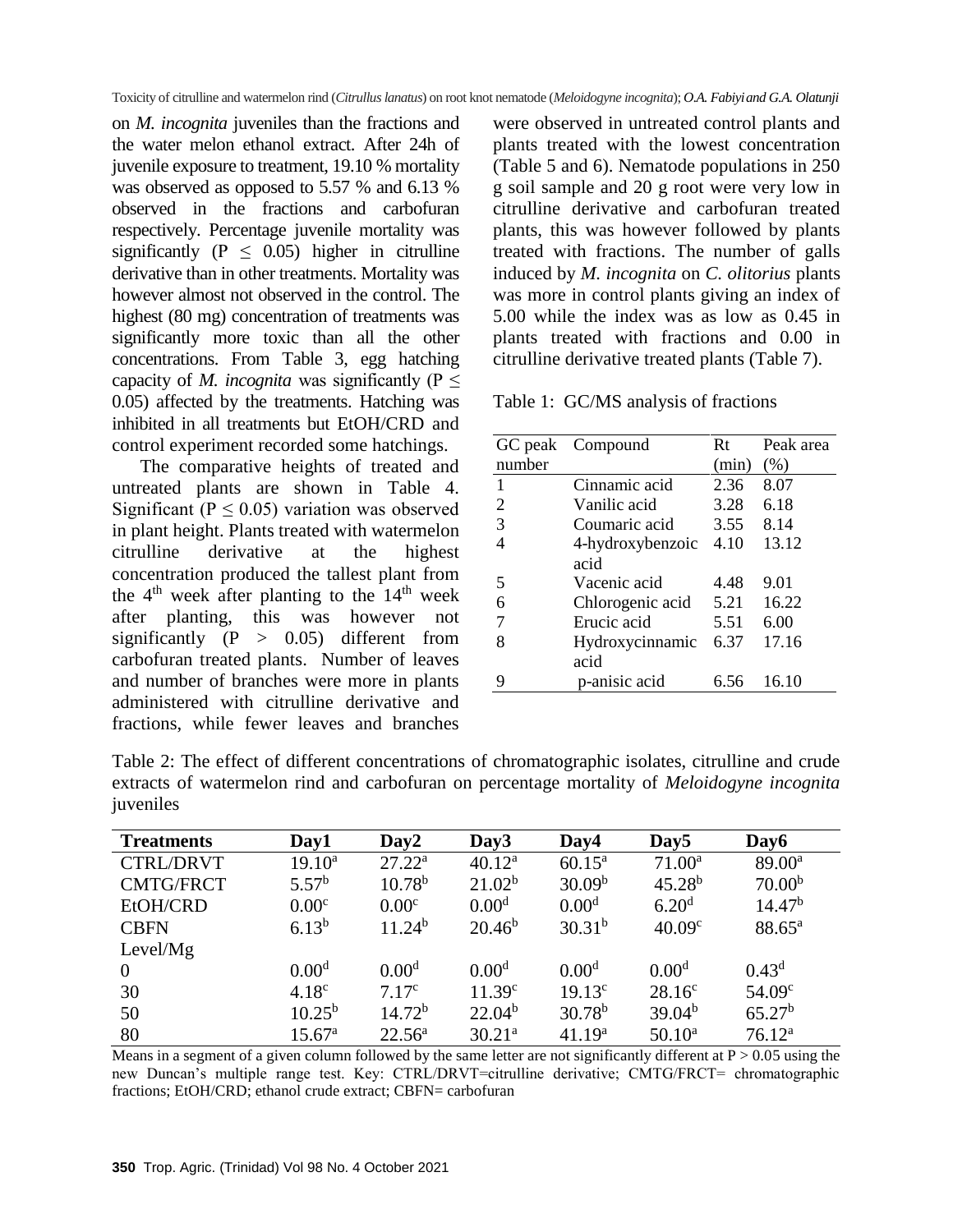| Table 3: Effect of different concentrations of chromatographic isolates, citrulline and crude      |  |  |  |  |  |  |  |
|----------------------------------------------------------------------------------------------------|--|--|--|--|--|--|--|
| extracts of watermelon rind and carbofuran on percentage egg hatch of <i>Meloidogyne incognita</i> |  |  |  |  |  |  |  |
| juveniles                                                                                          |  |  |  |  |  |  |  |

| <b>Treatments</b> | Day1              | Day2               | Day3               | Day4               | Day <sub>5</sub>   |
|-------------------|-------------------|--------------------|--------------------|--------------------|--------------------|
| <b>CTRL/DRVT</b>  | 0.00 <sup>c</sup> | 0.00 <sup>b</sup>  | 0.00 <sup>b</sup>  | 0.00 <sup>b</sup>  | 0.00 <sup>b</sup>  |
| <b>CMTG/FRCT</b>  | 1.04 <sup>b</sup> | 0.00 <sup>b</sup>  | 0.00 <sup>b</sup>  | 0.00 <sup>b</sup>  | 0.00 <sup>b</sup>  |
| EtOH/CRD          | 5.12 <sup>a</sup> | 7.03 <sup>a</sup>  | 11.01 <sup>a</sup> | $16.22^a$          | 19.12 <sup>a</sup> |
| <b>CBFN</b>       | 0.00 <sup>c</sup> | 0.00 <sup>b</sup>  | 0.00 <sup>b</sup>  | 0.00 <sup>b</sup>  | 0.00 <sup>b</sup>  |
| Level/ $Mg$       |                   |                    |                    |                    |                    |
| $\mathbf{0}$      | 8.12 <sup>a</sup> | 13.01 <sup>b</sup> | 28.11 <sup>b</sup> | 32.19 <sup>b</sup> | $39.75^{b}$        |
| 30                | 0.00 <sup>a</sup> | $0.00^{\rm a}$     | $0.00^{\rm a}$     | $0.00^{\rm a}$     | $0.00^{\rm a}$     |
| 50                | $0.00^{\rm a}$    | $0.00^{\rm a}$     | $0.00^{\rm a}$     | $0.00^{\rm a}$     | $0.00^{\rm a}$     |
| 80                | 0.00 <sup>a</sup> | 0.00 <sup>a</sup>  | 0.00 <sup>a</sup>  | 0.00 <sup>a</sup>  | 0.00 <sup>a</sup>  |

Means in a segment of a given column followed by the same letter are not significantly different at  $P > 0.05$  using the new Duncan's multiple range test Key: CTRL/DRVT=citrulline derivative; CMTG/FRCT= chromatographic fractions; EtOH/CRD; ethanol crude extract; CBFN= carbofuran

Table 4: Effect of different concentrations of chromatographic isolates, citrulline and crude extracts of watermelon rind and carbofuran on plant height of *Meloidogyne incognita* infested *Corchorus olitorius* in the screenhouse

| <b>Treatments</b> | $4th$ WAP          | $6th$ WAP            | $8th$ WAP          | $10^{th}$ WAP        | $12^{th}$ WAP       | $14th$ WAP          |
|-------------------|--------------------|----------------------|--------------------|----------------------|---------------------|---------------------|
| <b>CTRL/DRVT</b>  | 21.02 <sup>a</sup> | $59.74$ <sup>a</sup> | 85.69 <sup>a</sup> | 104.23 <sup>a</sup>  | 141.09 <sup>a</sup> | $150.67^{\rm a}$    |
| <b>CMTG/FRCT</b>  | 17.08 <sup>b</sup> | 51.27 <sup>b</sup>   | 74.43 <sup>b</sup> | $92.66^{b}$          | $118.65^{\rm b}$    | $131.05^{\rm b}$    |
| EtOH/CRD          | 11.37 <sup>c</sup> | $20.87^{\circ}$      | $31.15^{\circ}$    | 52.06 <sup>c</sup>   | $69.03^{\circ}$     | 77.18 <sup>c</sup>  |
| <b>CBFN</b>       | $20.59^{\rm a}$    | 60.12 <sup>a</sup>   | 86.11 <sup>a</sup> | $103.70^{\circ}$     | 140.89 <sup>a</sup> | 149.01 <sup>a</sup> |
| Level/mg          |                    |                      |                    |                      |                     |                     |
| $\Omega$          | 2.17 <sup>d</sup>  | $8.13^{d}$           | 13.29 <sup>d</sup> | $20.54$ <sup>d</sup> | $27.65^{\rm d}$     | 36.92 <sup>d</sup>  |
| 30                | 5.21c              | $18.45^{\circ}$      | $24.87^{\circ}$    | $34.02^{\circ}$      | $50.49^{\circ}$     | 60.19 <sup>c</sup>  |
| 50                | 9.34 <sup>b</sup>  | 25.12 <sup>b</sup>   | 36.03 <sup>b</sup> | $46.18^{b}$          | 61.23 <sup>b</sup>  | 74.05 <sup>b</sup>  |
| 80                | 13.19 <sup>a</sup> | 32.60 <sup>a</sup>   | 45.29 <sup>a</sup> | 58.26 <sup>a</sup>   | 72.67 <sup>a</sup>  | 89.62 <sup>a</sup>  |

Means in a segment of a given column followed by the same letter are not significantly different at  $P > 0.05$  using the new Duncan's multiple range test. Key: CTRL/DRVT=citrulline derivative; CMTG/FRCT= chromatographic fractions; EtOH/CRD; ethanol crude extract; CBFN= carbofuran

Table 5: Effect of different concentrations of chromatographic isolates, citrulline and crude extracts of watermelon rind and carbofuran on number of leaves of *Meloidogyne incognita* infested *Corchorus olitorius* in the screenhouse

| <b>Treatments</b> | $4th$ WAP          | $6th$ WAP          | $8th$ WAP          | $10^{th}$ WAP      | $12th$ WAP          | $14th$ WAP          |
|-------------------|--------------------|--------------------|--------------------|--------------------|---------------------|---------------------|
| <b>CTRL/DRVT</b>  | $38.56^{\circ}$    | 63.18 <sup>b</sup> | 92.23 <sup>b</sup> | $126.07^{\rm a}$   | $138.10^a$          | 171.13 <sup>a</sup> |
| <b>CMTG/FRCT</b>  | 30.07 <sup>b</sup> | $48.45^{\circ}$    | $69.04^{\circ}$    | 90.30 <sup>b</sup> | 111.06 <sup>b</sup> | 140.42 <sup>b</sup> |
| EtOH/CRD          | $17.33^{\circ}$    | 31.06 <sup>d</sup> | 40.71 <sup>d</sup> | $60.09^{\circ}$    | 70.24c              | $95.22^{\circ}$     |
| <b>CBFN</b>       | 39.00 <sup>a</sup> | 62.67 <sup>a</sup> | 92.12 <sup>a</sup> | $125.84^{\rm a}$   | $137.64^{\rm a}$    | 171.19 <sup>a</sup> |
| Level/mg          |                    |                    |                    |                    |                     |                     |
| $\Omega$          | $9.35^d$           | $14.26^{\rm d}$    | $26.44^{\rm d}$    | 32.61 <sup>d</sup> | $40.33^{d}$         | 51.67 <sup>d</sup>  |
| 30                | $15.54^{\circ}$    | $30.28^{\circ}$    | $40.39^{\circ}$    | $57.50^{\circ}$    | $71.05^{\circ}$     | 85.87 <sup>c</sup>  |
| 50                | 21.17 <sup>b</sup> | 39.19 <sup>b</sup> | 52.14 <sup>b</sup> | $68.63^{b}$        | $82.76^{b}$         | 96.67 <sup>b</sup>  |
| 80                | $29.45^{\rm a}$    | $48.56^{\rm a}$    | 61.17 <sup>a</sup> | $79.41^{\rm a}$    | $93.45^{\rm a}$     | $107.74^{\rm a}$    |

Means in a segment of a given column followed by the same letter are not significantly different at  $P > 0.05$  using the new Duncan's multiple range test. Key: CTRL/DRVT=citrulline derivative; CMTG/FRCT= chromatographic fractions; EtOH/CRD; ethanol crude extract; CBFN= carbofuran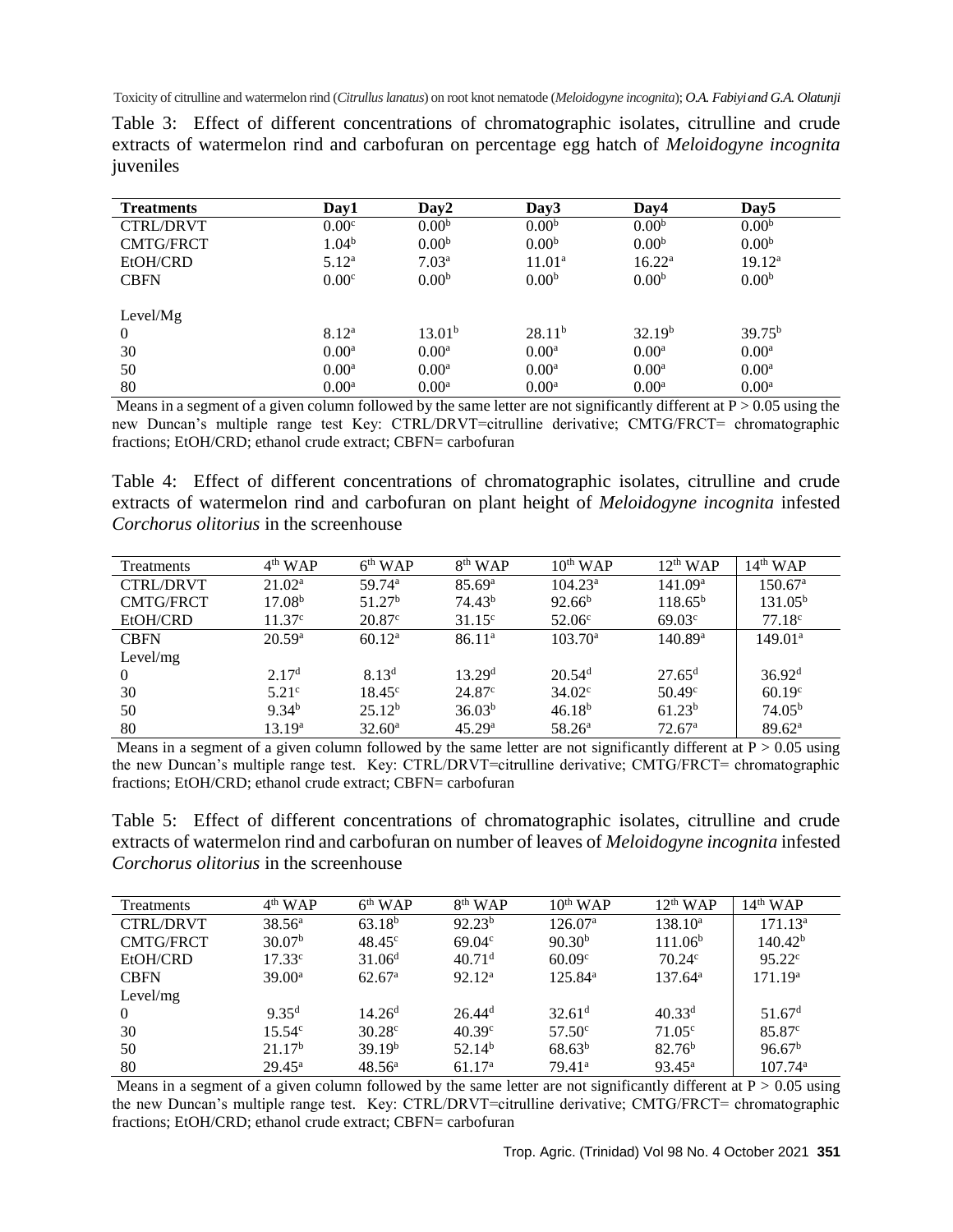| Treatments       | $4th$ WAP         | $6th$ WAP         | $8th$ WAP          | $10^{th}$ WAP      | 12 <sup>th</sup>   | $14th$ WAP         |
|------------------|-------------------|-------------------|--------------------|--------------------|--------------------|--------------------|
|                  |                   |                   |                    |                    | <b>WAP</b>         |                    |
| <b>CTRL/DRVT</b> | 3.32 <sup>a</sup> | 7.01 <sup>a</sup> | 16.68 <sup>a</sup> | $24.35^{\rm a}$    | $31.00^a$          | $31.00^a$          |
| <b>CMTG/FRCT</b> | 1.23 <sup>b</sup> | $5.45^{\rm b}$    | 12.34 <sup>b</sup> | 17.42 <sup>b</sup> | 22.23 <sup>b</sup> | $22.23^{b}$        |
| EtOH/CRD         | 0.00 <sup>c</sup> | 2.32 <sup>c</sup> | $5.00^{\circ}$     | $10.17^{\circ}$    | $15.07^{\circ}$    | $15.07^{\circ}$    |
| <b>CBFN</b>      | 3.07 <sup>a</sup> | 6.78 <sup>a</sup> | 17.03 <sup>a</sup> | $24.16^{\rm a}$    | $30.55^{\rm a}$    | $30.55^{\rm a}$    |
| Level/mg         |                   |                   |                    |                    |                    |                    |
| 0                | 0.00 <sup>b</sup> | $0.46^d$          | $0.85^d$           | 1.31 <sup>d</sup>  | 4.28 <sup>d</sup>  | 4.28 <sup>d</sup>  |
| 30               | 0.00 <sup>b</sup> | 1.04 <sup>c</sup> | 3.21 <sup>c</sup>  | 6.29 <sup>c</sup>  | 10.19 <sup>c</sup> | 10.19 <sup>c</sup> |
| 50               | 0.00 <sup>b</sup> | 3.00 <sup>b</sup> | 7.01 <sup>b</sup>  | 10.28 <sup>b</sup> | 14.05 <sup>b</sup> | 14.05 <sup>b</sup> |
| 80               | $1.05^{\rm a}$    | $6.13^{\rm a}$    | $10.12^a$          | $15.56^{\circ}$    | $21.33^a$          | $21.33^a$          |

Table 6: Effect of different concentrations of chromatographic isolates, citrulline and crude extracts of watermelon rind and carbofuran on number of branches of *Meloidogyne incognita*  infested *Corchorus olitorius* in the screenhouse

Means in a segment of a given column followed by the same letter are not significantly different at  $P > 0.05$  using the new Duncan's multiple range test. Key: CTRL/DRVT=citrulline derivative; CMTG/FRCT= chromatographic fractions; EtOH/CRD; ethanol crude extract; CBFN= carbofuran

Table 7: Effect of different concentrations of chromatographic isolates, citrulline and crude extracts of watermelon rind and carbofuran on population of *Meloidogyne incognita* after harvest

| Treatments       | Nematode population | Nematode Population | Root gall index   |
|------------------|---------------------|---------------------|-------------------|
|                  | in $250g$ soil      | in 20g root sample  |                   |
| <b>CTRL/DRVT</b> | 2.03 <sup>b</sup>   | 1.10 <sup>b</sup>   | $0.45^{\rm b}$    |
| <b>CMTG/FRCT</b> | $7.53^{\circ}$      | 1.12 <sup>b</sup>   | $0.45^{\rm b}$    |
| EtOH/CRD         | 17.15 <sup>d</sup>  | 5.27 <sup>c</sup>   | 1.00 <sup>c</sup> |
| <b>CBFN</b>      | 0.99 <sup>a</sup>   | $0.16^{\rm a}$      | $0.00^{\rm a}$    |
| Level/mg         |                     |                     |                   |
| $\theta$         | 451.38 <sup>d</sup> | 32.64 <sup>d</sup>  | 5.00 <sup>d</sup> |
| 30               | 76.23 <sup>c</sup>  | $13.05^{\circ}$     | 2.00 <sup>c</sup> |
| 50               | 12.19 <sup>b</sup>  | 7.17 <sup>b</sup>   | 1.00 <sup>b</sup> |
| 80               | 4.86 <sup>a</sup>   | 2.18 <sup>a</sup>   | 0.31 <sup>a</sup> |

Means in a segment of a given column followed by the same letter are not significantly different at  $P > 0.05$  using the new Duncan's multiple range test. Key: CTRL/DRVT=citrulline derivative; CMTG/FRCT= chromatographic fractions; EtOH/CRD; ethanol crude extract; CBFN= carbofuran

## **Discussion**

The present study has demonstrated that rootknot nematodes are very sensitive to derivatized citrulline, chromatographic fractions from crude extracts (of water melon rind) and crude extracts of water melon rind. The sensitivity was directly proportional to treatment concentration. Action of the treatment materials is related to the presence of diverse organic compounds in each material. The infra-red spectroscopy result of the fraction revealed the presence of functional groups like hydroxyl, carboxyl and amino. This is in agreement with the report of

**352** Trop. Agric. (Trinidad) Vol 98 No. 4 October 2021

Lakshmipathy and Sarada (2013), on the presence of these functional groups in water melon rind extracts; it is possible that the hydroxyl groups in some cases bond with various cations and anions in the soil forming complexes that are probably potent to nematode survival depending on the soil pH. It is conceivable that soil chemical properties may have affected nematodes when the constituent organic compounds of the treatment material form complex with exchangeable soil trace metals like potassium, calcium and magnesium. This can create a synergy mechanism for enhanced toxicity on plant parasitic nematode. Oxidation to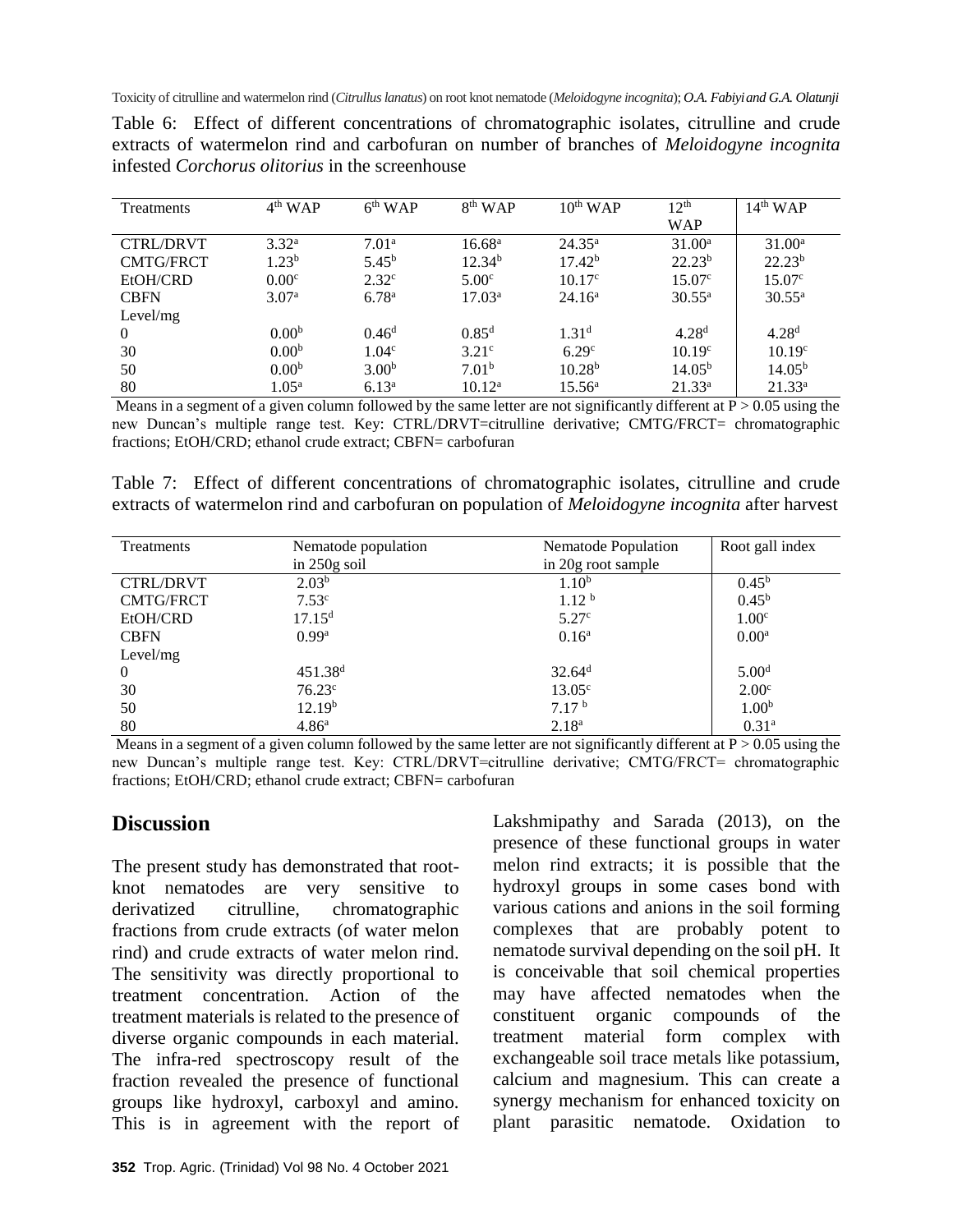carbonic or carboxylic acids at higher soil pH may make the water film in the soil to be toxic to plant parasitic nematodes. Carboxylic acid from *Eichornia crassipes* has been found effective against *M. incognita* on banana in the field (Waele and Romulo 1998). A strong nematicidal activity of 3,4 dihydroxybenzoic acid against *M. incognita* juveniles and eggs was reported by Nguyen et al. (2013); 94.2% mortality at 1.0 mg/mL was observed.The GC/MS analysis revealed the presence of vaccenic acid, erucic acid, 4-hydroxybenzoic acid, chlorogenic acid, coumaric acid, p-anisic acid, hydroxycinnamic acid and cinnamic acid. This is in consonance with the findings of Al-Sayed and Ahmed (2013). Reports by Rizvi and Shahina (2014) established erucic and vaccenic acid as part of the constituents of *Citrullus colocynthis,* while stating that the methanolic extract of seed, pulp and fruit exhibited nematicidal activity after 72 hours of exposure with 100, 60 and 80% mortality respectively. Mahajan et al. (1985), stated the effectiveness of phenolic compounds like trans cinnamic acid, chlorogenic acid and caffeic acid in suppressing egg hatch of *M. incognita*. Chlorogenic and caffeic acids are however reported to be involved in the defence mechanisms operating in plant against nematodes (Gebel 1982). Compounds with long alkyl chains and flavonoid glycosides ( <sup>1</sup>H-NMR upfield signals) have been proved to increase permeation into nematodes with a resultant increase in toxicity (Dijan et al. 1994; Atolani et al. 2014b); this however explains the mortality rate observed in the laboratory and the reduction in nematode population seen at the end of the experiment in the screenhouse.

## **Conclusion**

Derivatized citrulline, from crude ethanolic extract of *C. lanatus*, chromatographic fractions as well as the crude ethanolic extract of water melon exhibited immense nematicidal potential thereby contributing to the management of *M. incognita* populations on *C.* 

*olitorius*. Further study is in progress to establish the efficacy of these substances under field conditions including utilization of the rind waste directly as soil amendment.

## **References**

- Abad, P., B. Favery, M.N. Rosso, and P. Castagnone-Serena. 2003. "Root-Knot Nematode Parasitism and Host Response: Molecular Basis of a Sophisticated Interaction*.*" *Mol. Pl. Pathol*. **4**:217–224.
- Abbasi, W.M., N. Ahmed, J.M. Zaki, and S.S. Shaukat. 2008. "Effect of *Barleria acanthoides* Vahl. on Root-Knot Nematode Infection and Growth of Infected Okra and Brinjal Plants." *Pak. J. Bot*. **40**:2193–2198.
- Agrios, G.N. 2005. *Plant pathology*, 5th ed. Burlington, MA, USA: Academic Press. 922 pp.
- Ahmed, J. 1996. "Studies on Water Melon Products." *Indian Food Packer* **50**:15–20.
- Atolani, O., O.A. Fabiyi, and G.A. Olatunji. 2014a. "Nematicidal Isochromane Glycoside from *Kigelia pinnata* Leaves." *Acta Agriculturae Slovenica* **104 (1)**: 25– 31.
- Atolani, O., O.A. Fabiyi, and G.A. Olatunji. 2014b. "*Isovitexin* from *Kigelia pinnata, a*  Potential Eco-Friendly Nematicidal Agent*.*" *Tropical Agriculture* **91 (2)**: 67– 74.
- Curtis, R.H.C. 2007. "Plant Parasitic Nematode Proteins and the Host-Parasite Interaction." *Briefings in Functional Genomics & Proteomics* **6:**50–58.
- [Dang-Minh-Chanh Nguyen,](https://www.infona.pl/contributor/0@bwmeta1.element.elsevier-8c8395ae-8ae9-36fa-ab8c-431a5b00539f/tab/publications) [Dong-Jun Seo,](https://www.infona.pl/contributor/1@bwmeta1.element.elsevier-8c8395ae-8ae9-36fa-ab8c-431a5b00539f/tab/publications) [Kil-Yong Kim,](https://www.infona.pl/contributor/2@bwmeta1.element.elsevier-8c8395ae-8ae9-36fa-ab8c-431a5b00539f/tab/publications) [Ro-Dong Park,](https://www.infona.pl/contributor/3@bwmeta1.element.elsevier-8c8395ae-8ae9-36fa-ab8c-431a5b00539f/tab/publications) [Dong-](https://www.infona.pl/contributor/4@bwmeta1.element.elsevier-8c8395ae-8ae9-36fa-ab8c-431a5b00539f/tab/publications)[Hyun Kim,](https://www.infona.pl/contributor/4@bwmeta1.element.elsevier-8c8395ae-8ae9-36fa-ab8c-431a5b00539f/tab/publications) [Yeon-Soo Han,](https://www.infona.pl/contributor/5@bwmeta1.element.elsevier-8c8395ae-8ae9-36fa-ab8c-431a5b00539f/tab/publications) [Tae-Hwan](https://www.infona.pl/contributor/6@bwmeta1.element.elsevier-8c8395ae-8ae9-36fa-ab8c-431a5b00539f/tab/publications)  [Kim,](https://www.infona.pl/contributor/6@bwmeta1.element.elsevier-8c8395ae-8ae9-36fa-ab8c-431a5b00539f/tab/publications) [Woo-Jin Jung.](https://www.infona.pl/contributor/7@bwmeta1.element.elsevier-8c8395ae-8ae9-36fa-ab8c-431a5b00539f/tab/publications) 2013. "Nematicidal Activity of 3,4-Dihydroxybenzoic Acid Purified from *Terminalia nigrovenulosa* Bark against *Meloidogyne incognita.*" *Microbial Pathogenesis* **59:**52–59.
- Dijan, N., S.M. Hasan, and H. Madanlar. 1994. "Pesticide Biochemistry and Physiology." **50**: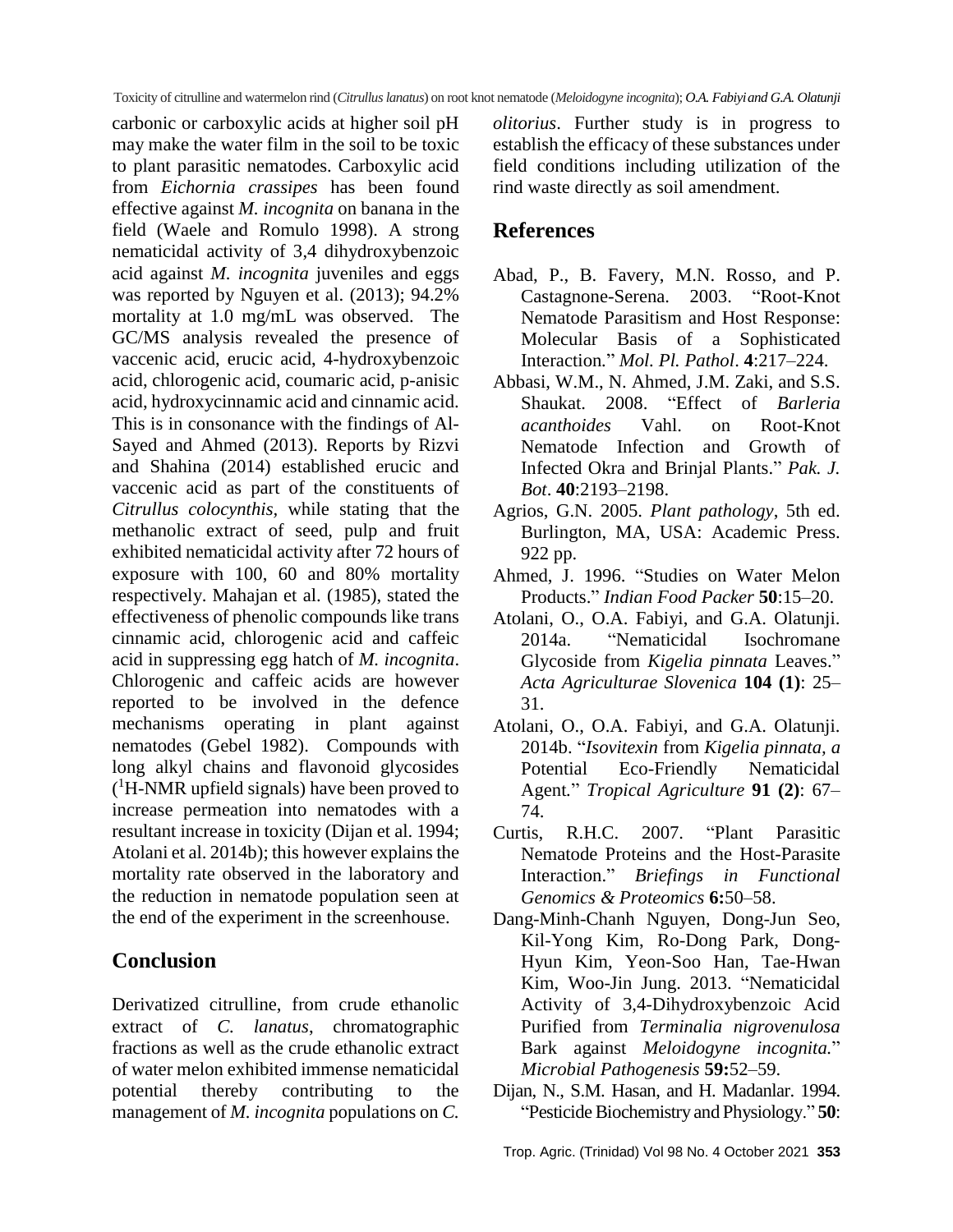229–239. Available: [www.faqs.org/faqs/doc.](http://www.faqs.org/faqs/doc.%20%5bRetrieved)  [\[Retrieved:](http://www.faqs.org/faqs/doc.%20%5bRetrieved)4/4/2012]

- Doncaster, C.C. 1962. *A Counting Dish for Nematodes*. *Nematologica* **7:**334–336.
- Dong, L.Q., and K.Q. Zhang. 2006. "Microbial Control of Plant Parasitic Nematodes: A Five Party Interaction." *Plant and Soil* **288**:31–45.
- Fabiyi, O.A., and O. Atolani. 2011. "*Lawsonia inermis* in the Control of *Meloidogyne spp.*  on *Corchorus olitorus.*" *Electronic J. Environ. Agric. Food Chem.* **10 (3):** 2000– 2006.
- Fabiyi, O.A., O. Atolani, and G.A. Olatunji. 2012. "Nematicidal Activity of *Alstonia boonei* and *Bridelia ferruginea* Leaves." *Albanian J. Agric. Sci*. **2 (11)**: 2218–2020.
- Fabiyi, O.A. 2016. "*Meloidogyne incognita*  Infected *Corchorus olitorius*: Dramatic Effect of Different Extracts of *Eucalyptus officinalis.*" *International Journal of Nematology* **26**:21–28*.*
- Fabiyi, G.A., G.A. Olatunji, and A.O. Saadu. 2018. "Suppression of *Heterodera sacchari* in Rice with Agricultural Waste-Silver Nano Particles*.*" *The J Solid Waste Tech. & Managt.* **44 (2)**:87–91.
- Fabiyi, O.A. 2019. "Management of Groundnut (*Arachis hypogea*) Root-knot nematode (*Meloidogyne incognita*): Effect of *Prosopis africana* Pods." *Indian Journal of Nematology*. **49 (2)**: 214–216.
- Fabiyi, O.A. 2020. "Growth and Yield Response of Groundnut *Arachis hypogaea*  (Linn.) under *Meloidogyne incognita* Infection to Furfural Synthesised from Agro-Cellulosic Materials." *Journal of Tropical Agriculture* **58 (2)**: 241–245.
- Fabiyi, O.A., O. Atolani, and G.A. Olatunji. 2020a. "Toxicity Effect of *Eucalyptus globulus*to *Pratylenchus*spp of *Zea mays.*" *Sarhad Journal of Agriculture* **36 (4)**: 1244–1253.
- Fabiyi, O.A., O.D. Saliu, A.O. Claudius-Cole, I.O. Olaniyi, O.V. Oguntebi, and G.A. Olatunji. 2020b. "Porous Starch Citrate Biopolymer for Controlled Release of Carbofuran in the Management of Root

Knot Nematode *Meloidogyne incognita*." *Biotechnology Reports* **25(e00428)**: 1–9.

- Fabiyi, O.A. 2021a. "Evaluation of Plant Materials as Root-Knot Nematode (*Meloidogyne incognita*) Suppressant in Okro (*Abelmuscous esculentus*)." *Agriculturae Conspectus Scientificus* **86 (1)**: 51–56.
- Fabiyi, O.A. 2021b. "Sustainable Management of *Meloidogyne incognita* Infecting Carrot: Green Synthesis of Silver Nanoparticles with *Cnidoscolus aconitifolius*: (*Daucus carota*)." *Vegetos* **34 (2):** 277–285.
- Gebel, J. 1982. "Mechanism of Resistance to Plant Nematodes." *Ann. Rev. Phytopath* **20**:257–279.
- Goad, R.T., J.T. Goad, B.H. Atieh, and R.C. Gupta. 2004. "Carbofuran-Induced Endocrine Disruption in Adult Male Rats." *Toxicology Mechanisms and Methods* **14**: 233–239.
- Al-Sayed, H. M. A. and A. R. Ahmed. 2013. "Utilization of Watermelon Rinds and Sharlyn Melon Peels as a Natural Source of Dietary Fibre and Antioxidants in Cake." *Annals of Agricultural Science* **58**:83–95.
- Hussey, R.S., and K.R. Barker. 1973. "A Comparison of Methods of Collecting Inocula of *Meloidogyne* spp. Including a New Technique." *Plant Disease Reporter* **57**:1025–1028.
- Jain, R.K. 1992. "Nematode Pests of Vegetable Crops." In *Nematode Pest of Crops*. CBS Publishers. 77-86.
- Koocheki, A., M.A. Razavi, E. Miloni, T.M. Moghadam, M. Abedini, S. Alamatiyan, and S. Izadikhan. 2007. "Physical Properties of Watermelon Seeds as a Function of Moisture Content and Variety." *Int. Agrophysics* **2:**349–359.
- Lau, T.K., W. Chu, and N. Graham. 2007. "Degradation of the Endocrine Disruptor Carbofuran by UV,03 and 03/UV." *Water Science and Technology.* **55 (12):**275–80.
- Leong, L.P., and G. Shui. 2002. "An Investigation of Antioxidant Capacity of Fruits in Singapore Markets." *Food Chem.* **76**:69–75.